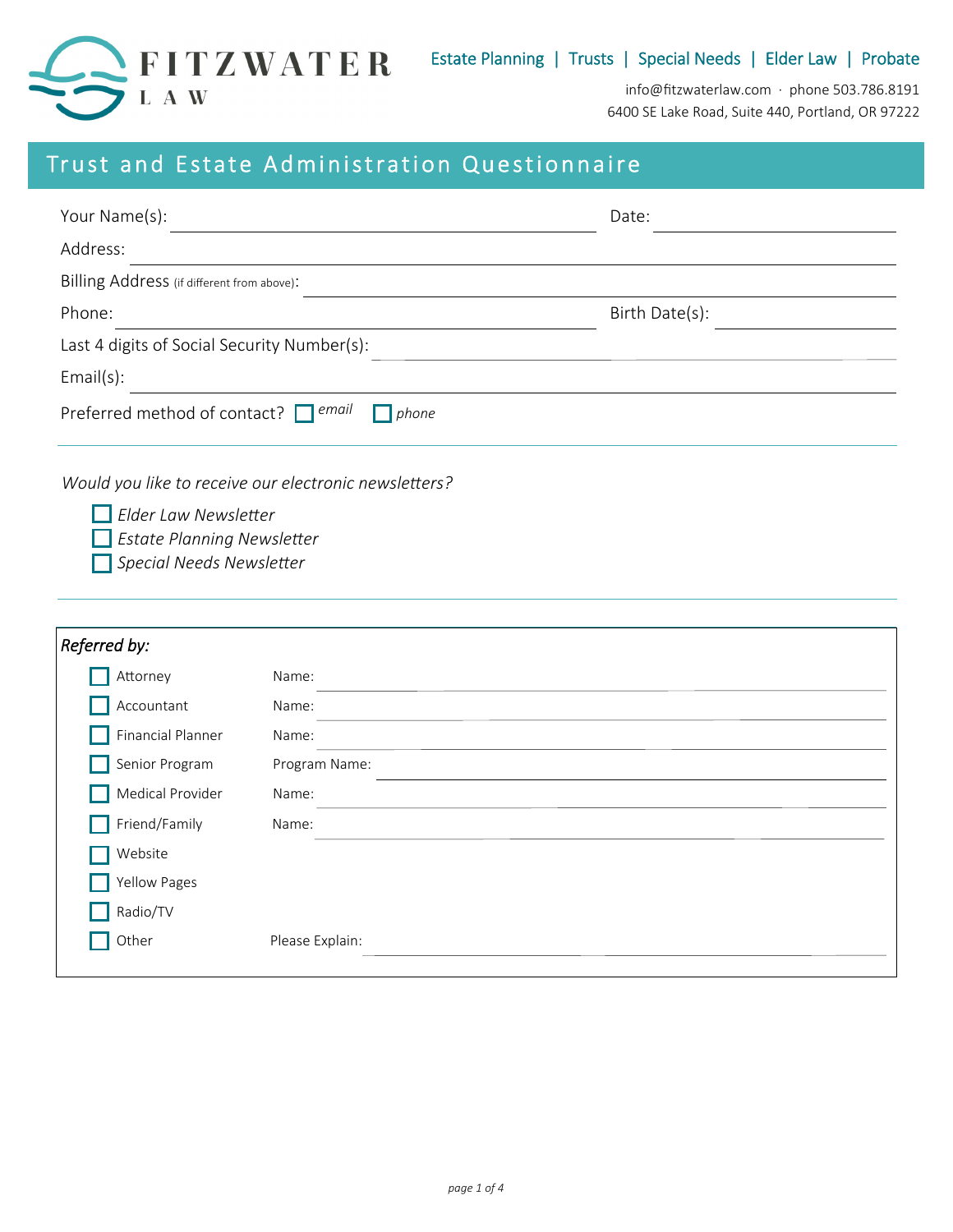

info@fitzwaterlaw.com · phone 503.786.8191

6400 SE Lake Road, Suite 440, Portland, OR 97222

| INFORMATION ABOUT THE DECEDENT:                                                   |                                                                                                                       |
|-----------------------------------------------------------------------------------|-----------------------------------------------------------------------------------------------------------------------|
| Full Name:                                                                        |                                                                                                                       |
| Address:                                                                          |                                                                                                                       |
| Date of Birth:                                                                    | Last 4 digits of Social Security Number:                                                                              |
| Date of Death:                                                                    | Location of Death (City, County, State):                                                                              |
| Year decedent became a resident of Oregon:                                        |                                                                                                                       |
|                                                                                   | Did the decedent have a Will? $\Box$ yes $\Box$ no Did the decedent have a Trust? $\Box$ yes $\Box$ no                |
| Have you ordered a death certificates? $\Box$ yes $\Box$ no                       |                                                                                                                       |
| Name, address and telephone number of the decedent's CPA:                         |                                                                                                                       |
|                                                                                   |                                                                                                                       |
| Did the decedent have a safe deposit box? If so, where?                           |                                                                                                                       |
| Please bring to your appointment:                                                 |                                                                                                                       |
| Death certificate                                                                 |                                                                                                                       |
| Will / Revocable Living Trust / other estate planning documents                   |                                                                                                                       |
|                                                                                   | Copies of statements nearest in time to date of death (bank accounts, investment accounts, retirement accounts, etc.) |
| Recent statements (bank accounts, investment accounts, retirement accounts, etc.) |                                                                                                                       |

Most recent property tax statements

### INFORMATION ABOUT THE BENEFICIARIES:

## Please list all beneficiaries (anyone named in a will or trust) and heirs (next of kin).

| Name | Address | SSN | Relationship |
|------|---------|-----|--------------|
|      |         |     |              |
|      |         |     |              |
|      |         |     |              |
|      |         |     |              |
|      |         |     |              |
|      |         |     |              |
|      |         |     |              |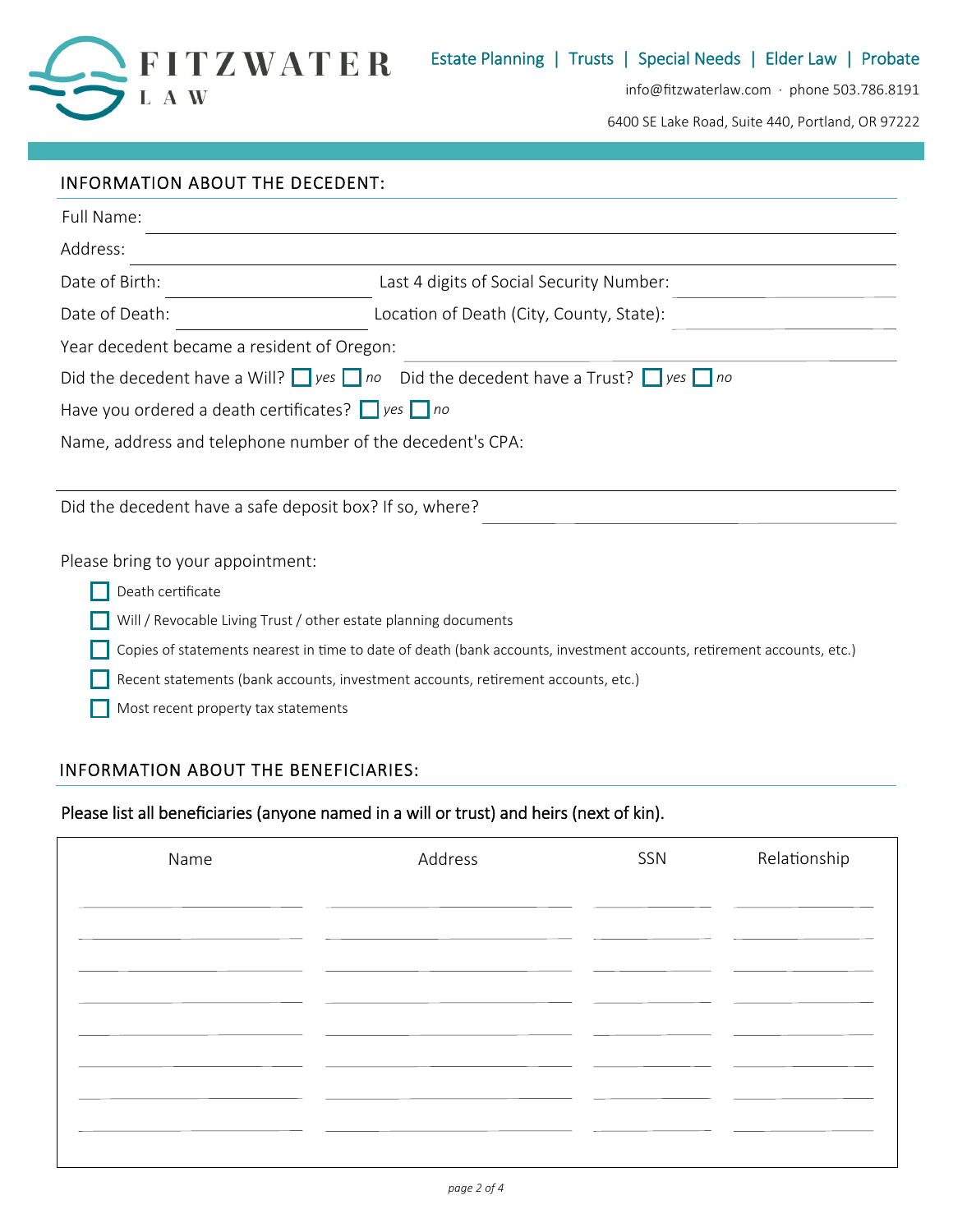

info@fitzwaterlaw.com · phone 503.786.8191

6400 SE Lake Road, Suite 440, Portland, OR 97222

### DECEDENT'S ASSET INFORMATION:

The approximate value of the estate is: \$

Please note: you do not need to include information about any asset for which you have provided a statement. (only list assets not otherwise addressed.)

Real Estate

| Property Location | Ownership<br>(jointly held?) | Mortgage<br>Balance | Purchase<br>Price | Value |
|-------------------|------------------------------|---------------------|-------------------|-------|
|                   |                              |                     |                   |       |
|                   |                              |                     |                   |       |

#### Bank Accounts

| Financial Institutions | Account No.<br>(last 4 digits) | Account Type | Ownership<br>(joint / payable on death) | Value |
|------------------------|--------------------------------|--------------|-----------------------------------------|-------|
|                        |                                |              |                                         |       |
|                        |                                |              |                                         |       |
|                        |                                |              |                                         |       |

Personal Property: please list any significant item of personal property such as an automobile, boat, recreational vehicle, artwork, jewelry, collections, etc., below.

| Item | Ownership | Value |
|------|-----------|-------|
|      |           |       |
|      |           |       |

Business Interests: please list any interest in a closely-held business entity.

| Business Name and Type<br>(Corp, Pship, LLP, LLC, etc.) | % of Ownership | <b>Basis</b> | Operating<br>Agreements | Value |
|---------------------------------------------------------|----------------|--------------|-------------------------|-------|
|                                                         |                |              |                         |       |